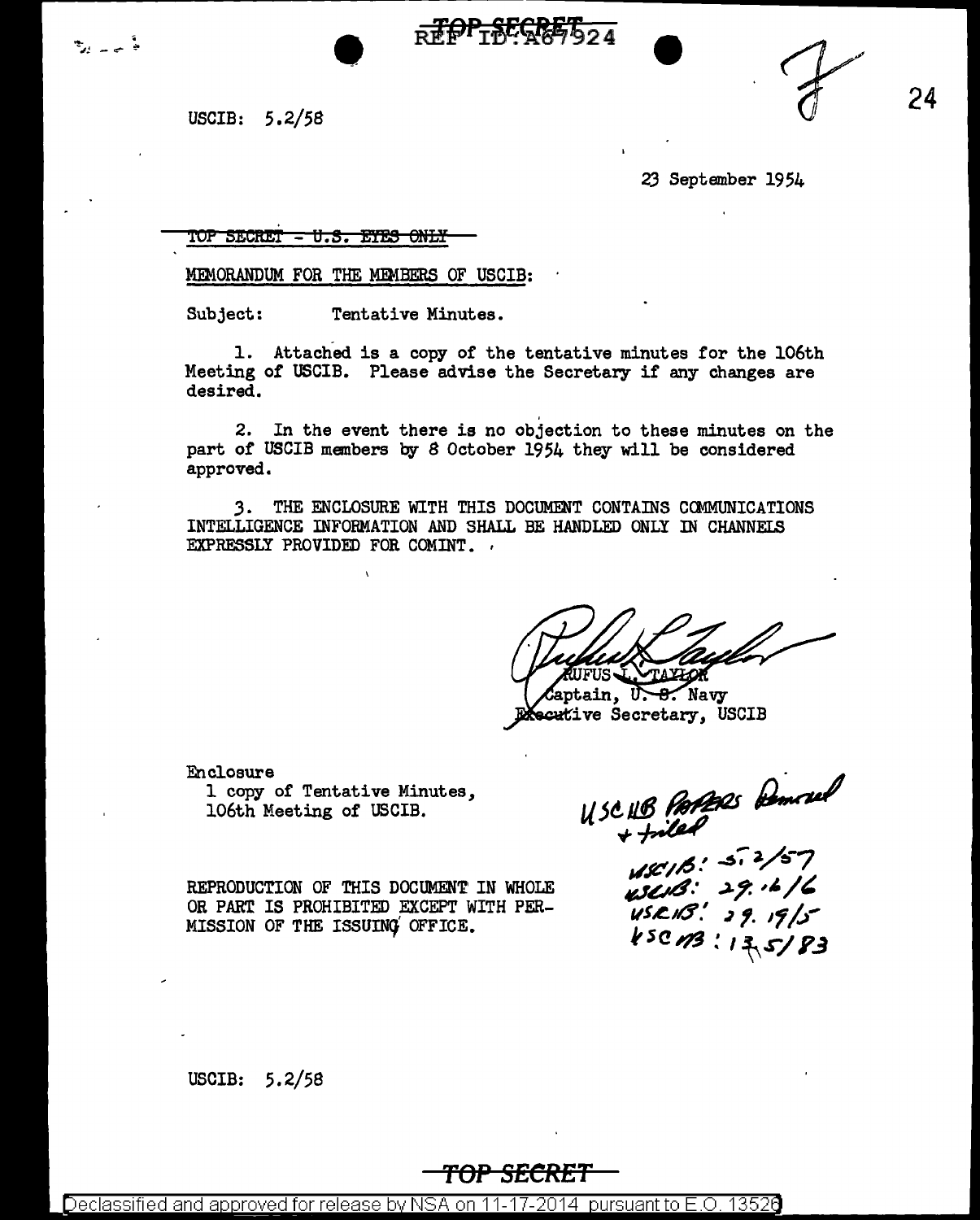$\sim$ 

# •

## ONE HUNDRED SIXTH MEETING

 $\hat{\mathbf{v}}$ 

**CONFIDENTIAL** REF ID:A67924

## OF THE

## UNITED STATES COMMUNICATIONS INTELLIGENCE BOARD

Lt. General C. P. Cabell, Acting Chairman

 $\zeta \to \bar{\zeta}$ 

 $\bar{\rm t}$ 

PRESENT:

| <b>DEFENSE:</b>      | Mr. W. H. Godel<br>(for General G. B. Erskine, USMC (Ret.)) |
|----------------------|-------------------------------------------------------------|
| STATE:               | Mr. W. P. Armstrong, Jr.                                    |
| MSA:                 | Lt. General Ralph J. Canine, USA                            |
| FBI:                 | Mr. Victor P. Keay<br>(for Mr. L. V. Boardman)              |
| CIA:                 | Mr. Robert Amory, Jr.<br>(for Mr. H. D. Sheldon)            |
| ARMY:                | Major General Arthur G. Trudeau                             |
| NAVY:                | Rear Admiral Carl F. Espe                                   |
| AIR FORCE:           | Major General John A. Samford                               |
| EXECUTIVE SECRETARY: | Captain R. L. Taylor, USN                                   |
| SECRETARIAT:         | Mr. H. D. Jones<br>Mrs. Daphne O. Tucker                    |

#### ALSO PRESENT:

| <b>DEFENSE:</b> | Mr. Philip J. Patton                                                                                                                           |
|-----------------|------------------------------------------------------------------------------------------------------------------------------------------------|
| <b>STATE:</b>   | Mr. T. Achilles Polyzoides                                                                                                                     |
| <u>NSA:</u>     | Brig. General John B. Ackerman, USAF<br>Captain D. M. Agnew, USN<br>Colonel John J. Davis, USA<br>Dr. Louis W. Tordella<br>Mr. Oliver R. Kirby |

## **CONFIDENTIAL**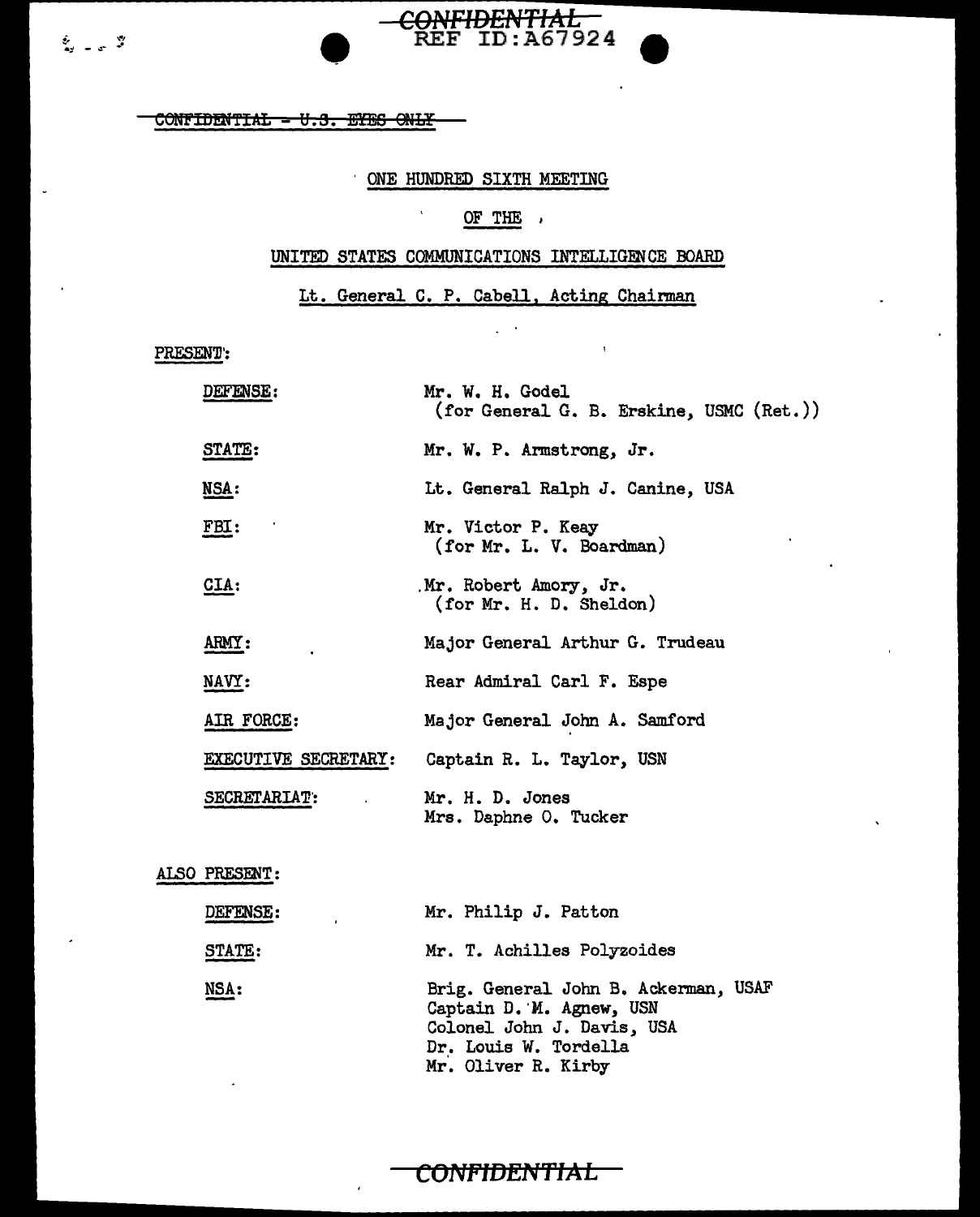<sup>~</sup>......... *-4'* • C~FIDEP\'TIAL F ID:A67924 CONFIDENTIAL - U.S. EYES ONLY

| CTA:                | Mr. William M. Wheeler, Jr.                                                                                |
|---------------------|------------------------------------------------------------------------------------------------------------|
| ARMY:               | Brig. General S. Mason<br>Colonel John P. Kaylor<br>Lt. Colonel Richard Leffers<br>Major Arnie L. Millican |
| NAVY:               | Captain William M. McCormick                                                                               |
| AIR FORCE:          | Lt. Colonel Frank J. Harrold, Jr.<br>Captain Allen T. Miller                                               |
| COMMITTEE CHAIRMAN: | Lt. Colonel Henry C. Simmons, USAF<br>(Intelligence)                                                       |

OGA

The One Hundred Sixth Meeting of the United States Communications Intelligence Board was held in the Projection Room, Administration Building, Central Intelligence Agency, at 1430, on Friday, 10 September 1954.

 $\overline{\phantom{a}}$ 

# CONFIDENTIAL